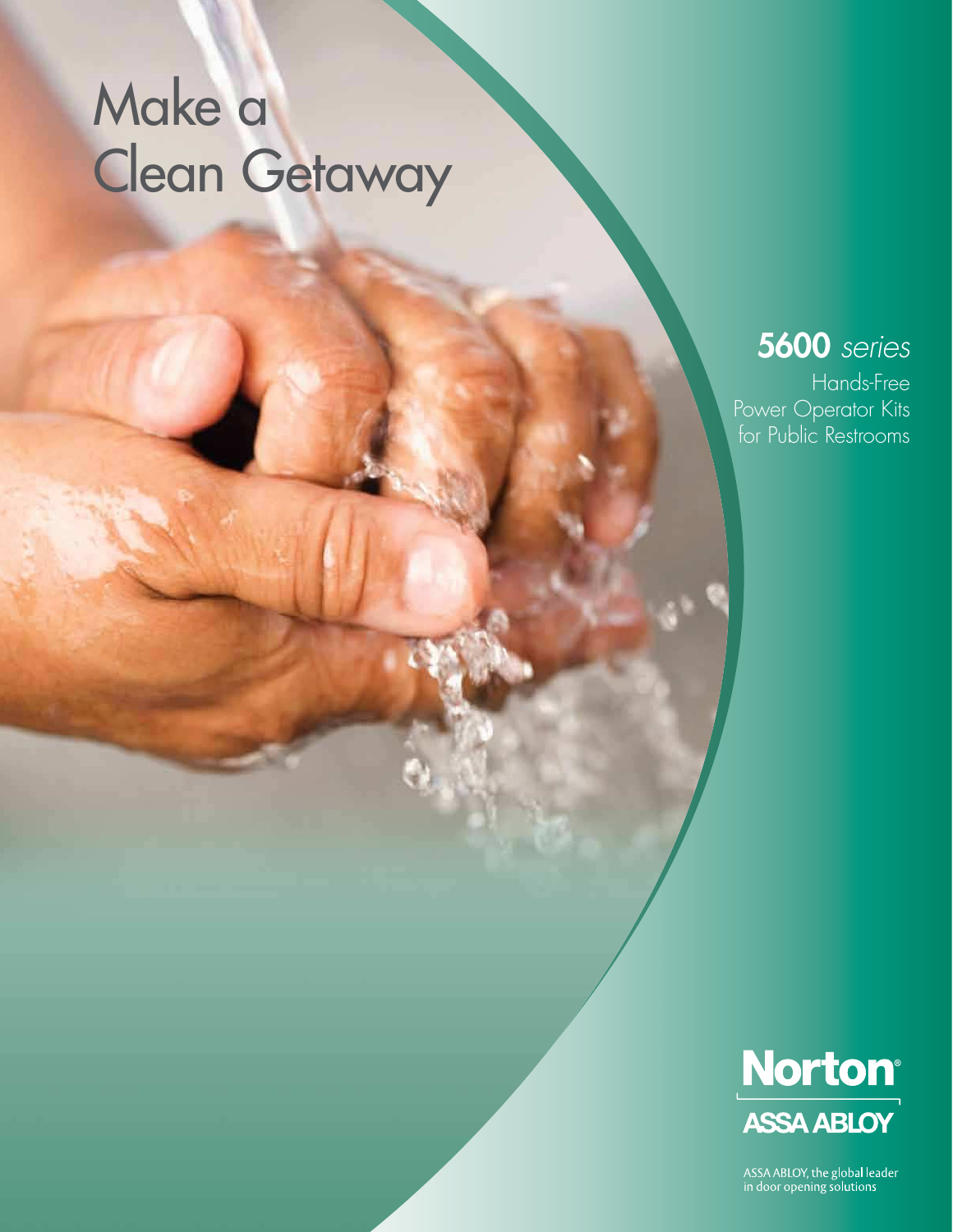#### 5600 SEriES HANdS-FrEE KiTS





Looking for a simple and effective way to create a completely touchless restroom?

Just wave your hand! The NORTON 5600 Series Hands-Free Kits combine a wave-toopen switch with the 5600 power operator to open the door and provide a 'clean' exit without touching hardware. When used with automatic toilets, soap dispensers, sinks and dryers, the 5600 Hands-Free Kits provide the final piece of the puzzle for a touchless, germ free bathroom experience.

The Norton 5600 Series Hands-Free Kits feature the 5600 Low Energy Operator with a wave-to-open wall switch that can be ordered alone or with an electric strike for openings using cylindrical or mortise locks.

### **Benefits**

- Easily retrofit public restroom doors to become part of a touchless environment
- Sensor in wave-to-open switch detects motion and opens door without touching hardware and transferring germs
- Convenient kits simplify the ordering process and ensure use of the correct components
- Industry-leading products offer reliability and durability
- Kits available for doors with or without locking hardware to transform any opening
- No additional power supply needed for accessories 5600 powers both wave-to-open wall switch and electric strike

## 5600 Series Hands-Free Kits

There are 6 kits available to convert restrooms to a completely touchless environment. For product specific information, see the facing page.

#### 5610K1 (pull), 5630K1 (push)

- For openings without locking hardware
- Contains 5610 (pull) or 5630 (push) power operator and wave-to-open wall switch

#### 5610K1-SC (pull), 5630K1-SC (push)

- For openings with a cylindrical lock
- Contains  $5610$  (pull) or 5630 (push) power operator, waveto-open wall switch and HES 5000C electric strike

#### 5610K1-SM (pull), 5630K1-SM (push)

- For openings with a mortise lock
- Contains 5610 (pull) or 5630 (push) power operator, waveto-open wall switch and HES 1006CLB electric strike

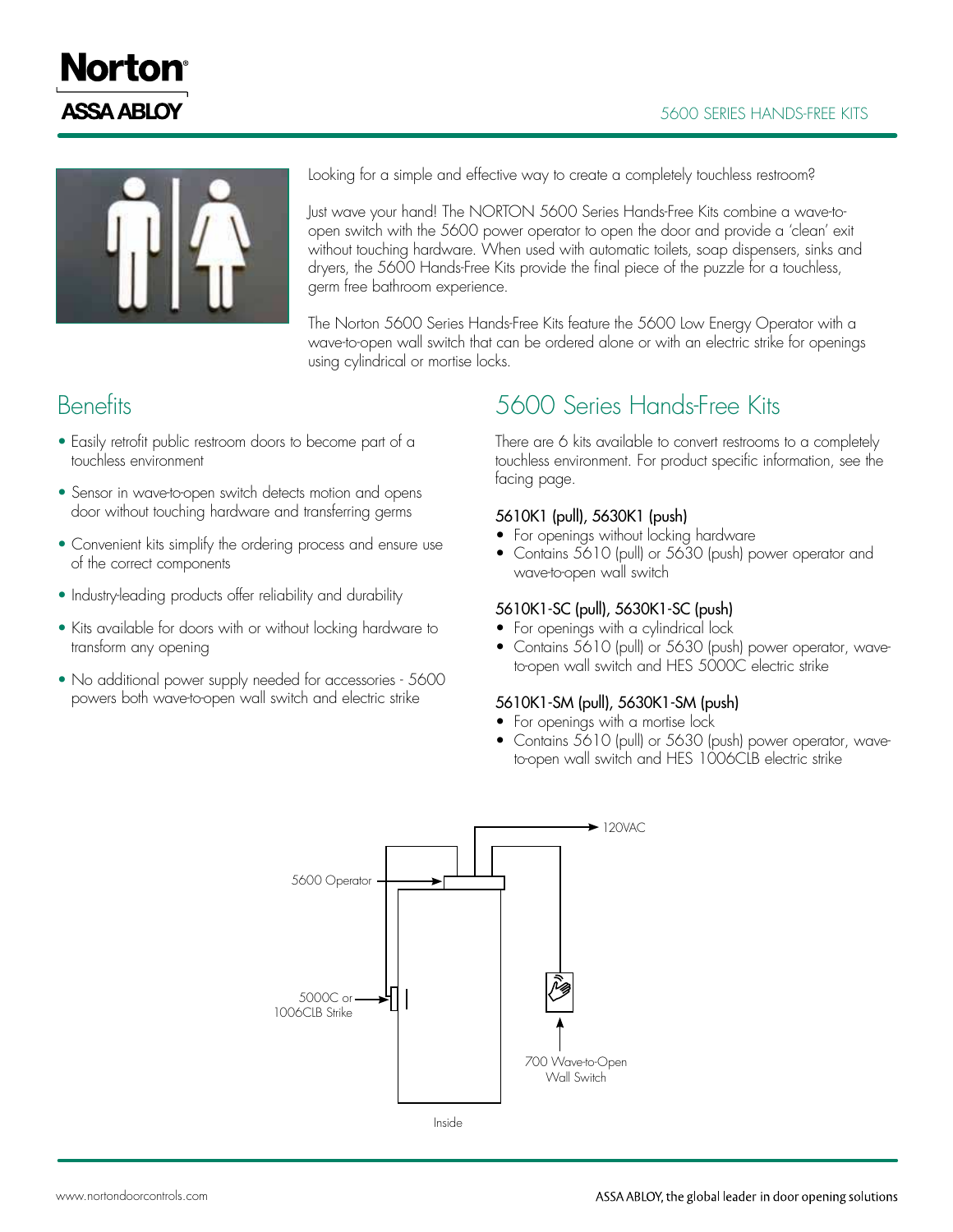# **Norton® ASSA ABLOY**

#### **5600 SERIES HANDS-FREE KITS**

| 5600 Series Operator<br>5610 shown                        | The 5600 series electromechanical<br>operator offers an easy and affordable<br>way to achieve ADA compliance on<br>interior, non-fire rated doors. Easy to<br>install, setup and adjust, the 5600 is<br>perfect for use in creating touchless<br>restroom environments when used with<br>the 697 Wave-to-Open Wall Switch. | Features<br>• Patent pending<br>• Push or pull side mounting<br>• Non-handed<br>• Quiet operation<br>• Electrically controlled backcheck,<br>sweep and latch<br>• Onboard power supply for the<br>touchless wall switch and electric strike                                     |
|-----------------------------------------------------------|----------------------------------------------------------------------------------------------------------------------------------------------------------------------------------------------------------------------------------------------------------------------------------------------------------------------------|---------------------------------------------------------------------------------------------------------------------------------------------------------------------------------------------------------------------------------------------------------------------------------|
| 700 Wave-to-Open Wall Switch                              | The 700 Wave-to-Open wall switch<br>is activated by movement. This switch<br>provides an effective hands-free option<br>to standard wall switches.                                                                                                                                                                         | Features<br>• Single gang and double gang<br>packaged together<br>• Sensor requires movement for<br>activation<br>• Variable relay – hold time from $O -$<br>35 seconds<br>• Range $0''$ to $4''$<br>• Dimensions:<br>3" W x 4-3/4" H (single);<br>4-1/2" W x 4-1/2" H (double) |
| <b>HES 5000C Electric Strike</b><br>For Cylindrical Locks | The 5000C series, for use with cylindrical<br>locks, is a compact, high performance<br>electric strike designed for low profile<br>openings where there is limited space<br>behind the jamb. This field selectable fail<br>secure/fail safe unit is easy to install and<br>accommodates latchbolts up to 5/8"<br>throw.    | Features<br>• ANSI/BHMA A156.31 Grade 1<br>certified<br>• For metal frame applications<br>• Tamper resistant<br>• Static strength: 1500 lbs<br>• Dynamic strength: 70 ft-lbs<br>• Endurance: 500,000 cycles<br>• Non-handed                                                     |
| HES 1006CLB Electric Strike<br>For Mortise Locks          | The 1006CLB electric strike, for use<br>with mortise locks, features heavy duty<br>stainless steel construction providing extra<br>strength for the strike. The 1006CLB ships<br>with three interchangeable faceplates<br>and will fully accommodate every lock<br>designed to work with an ANSI 4-7/8"<br>strike plate.   | Features<br>• ANSI/BHMA A156.31 Grade 1<br>certified<br>• For metal or wood frame applications<br>• Tamper resistant<br>• Static strength: 3070 lbs<br>• Dynamic strength: 350 ft-lbs<br>• Endurance: 1,000,000 cycles<br>• Non-handed                                          |

NOTE: For additional information regarding strikes, please visit www.hesinnovations.com.